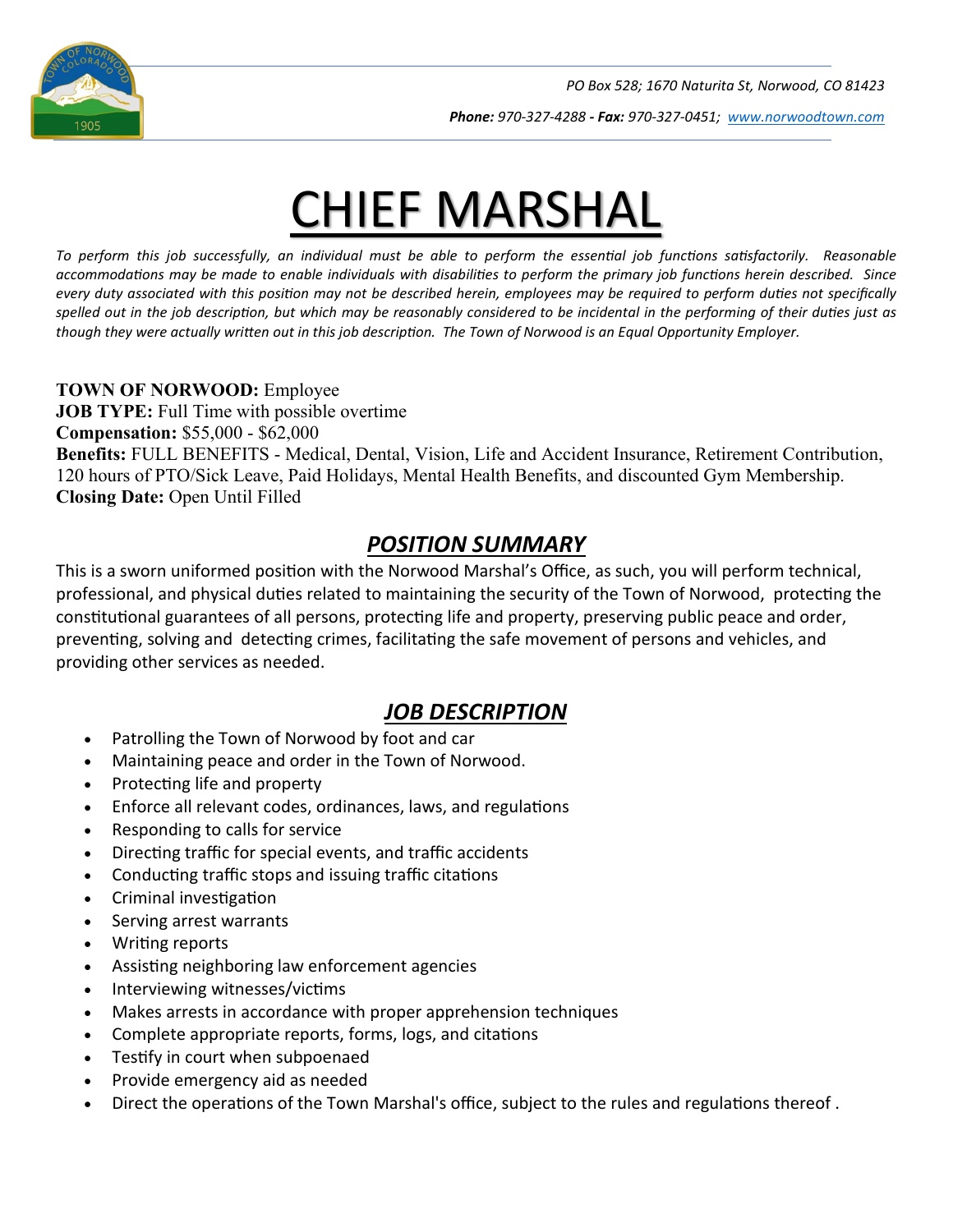

*Phone: 970-327-4288 - Fax: 970-327-0451; [www.norwoodtown.com](http://www.norwoodtown.com/)*

## *DESIRED EDUCATION & EXPERIENCE*

- High School diploma or equivalent.
- College education is preferred, but not a requirement.
- Previous law enforcement experience is preferred by not necessary
- Working knowledge of local, state, and federal laws
- Working knowledge of basic law enforcement terminology, concepts, procedures, and techniques
- Excellent judgment and physical stamina

## *REQUIRED LICENSES & CERTIFICATIONS*

- Candidates must be 21 years of age or older.
- Colorado P.O.S.T. law enforcement officer certification.
	- $\circ$  To be considered, applicants must not have a felony on their record, any crime of violence, or any misdemeanor crime that would affect ability to certify/recertify with POST.

## *OTHER DESIRED KNOWLEDGE, SKILLS, and REQUIRMENTS*

- Valid Colorado driver's license with acceptable driving record.
- Proof of United States citizenship or eligibility to work in the United States at time of appointment.
- Must be able to legally possess and carry a firearm
- Residency within the Town of Norwood is not required but must live within 20 minutes of Town of Norwood for on-call response.
- Must be able to pass a background check, psychological test, physical wellness examination, drug test, and physical agility test**.**

## *PHYSICAL REQUIREMENTS AND WORKING ENVIROMENT*

Physical and Sensory Demands: *The physical and sensory demands described here are representative of those that must be met by an employee to successfully perform the essential functions of this job. Reasonable accommodations may be made to enable individuals with disabilities to perform essential functions*. *This is not a full list of requirements but an overview.*

• Tasks require the ability to exert moderate, though not constant physical effort. • Some combination of climbing and balancing, **stooping, kneeling, crouching, running, crawling, while wearing duty belt and applicable gear.** • **Some li�ing to include overhead li�ing, carrying, pushing and/or pulling moderately heavy objects and materials (20-50 pounds)** • **May occasionally involve**  heavier objects and materials (up to 100 pounds) • Requires sitting, standing, and driving for extended periods of time SENSORY **REQUIREMENTS** • **Some tasks require the ability to perceive and discriminate colors or shades of colors, sounds, odor, depth, texture, and visual cues or signals.** • **Some tasks require the ability to communicate orally.** 

Work Environment: *The work environment characteristics described here are representative of those an employee encounters while performing essential functions of this job. Reasonable accommodations may be made to enable individuals with disabilities to perform the essential functions. This is not a full list of requirements but an overview.* **Work may be performed in office, outside in all weather, and vehicle, and but may also require travel. Performance of essen�al**  functions may require exposure to adverse environmental conditions, such as dirt, dust, pollen, odors, wetness, humidity, **weather, fumes, smoke, temperature and noise extremes, hazardous materials, fire, traffic hazards, toxic agents, explosives, firearms, violence, disease, or rude/irate persons.**